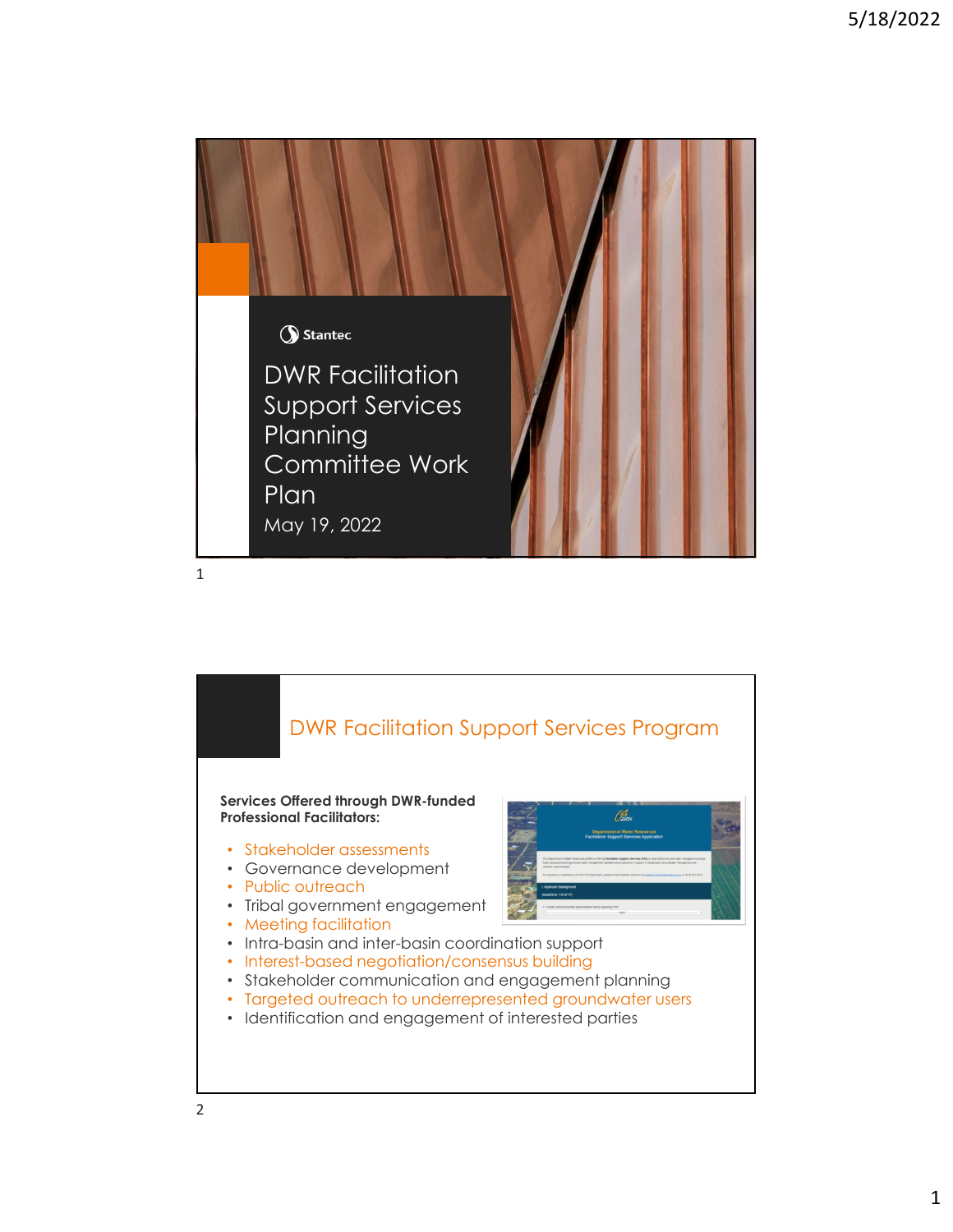

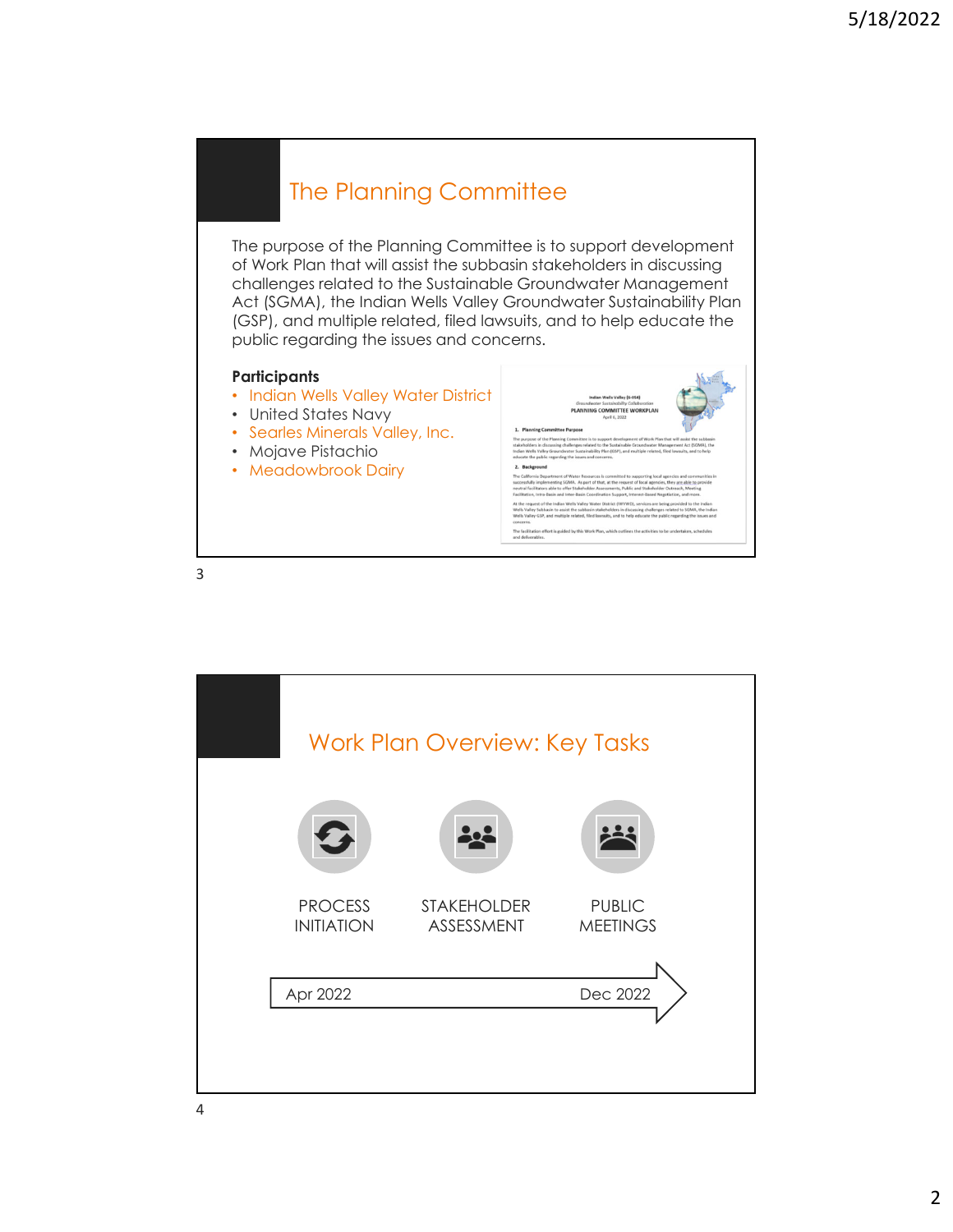![](_page_2_Figure_1.jpeg)

| Key<br>Tasks | Stakeholder Assessment                                                                             |
|--------------|----------------------------------------------------------------------------------------------------|
|              | May – July 2022                                                                                    |
|              | What: 15 one-on-one or small group<br>interviews                                                   |
|              | • Who: Key basin stakeholders<br>representing diverse interests                                    |
|              | <b>Outcomes: Presentation of Findings</b><br>$\bullet$                                             |
|              | Assessment results and facilitator's<br>$\circ$<br>recommendations for next steps                  |
|              | Key issues and points of discussion will serve as<br>O<br>the foundation for public meeting topics |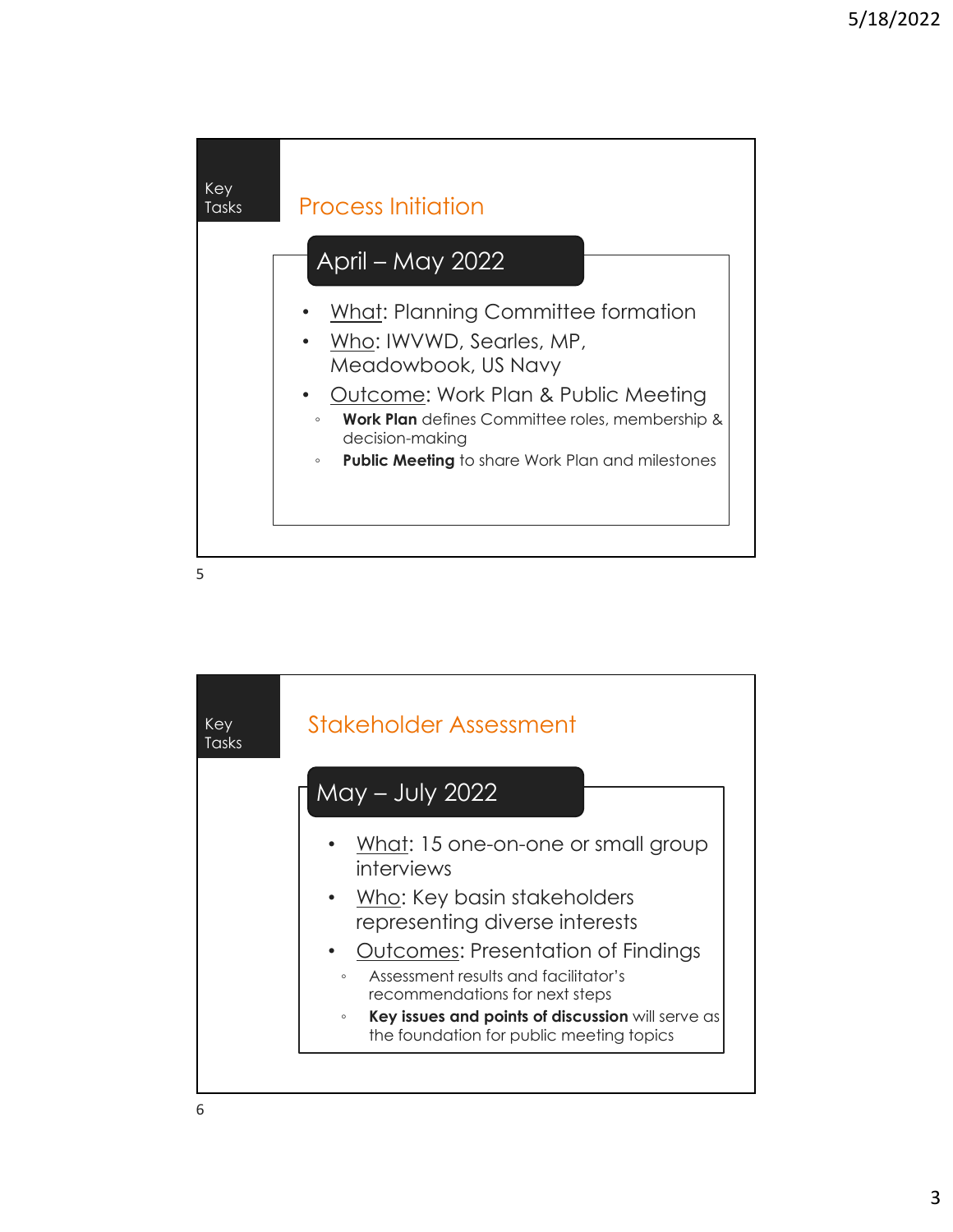## Stakeholder Assessment Interviews

| <b>Interview Participants</b>                                                            |
|------------------------------------------------------------------------------------------|
| Trona Communities                                                                        |
| Federal Government (US Navy, Department of Justice,<br><b>Bureau of Land Management)</b> |
| Indian Wells Valley Groundwater Authority                                                |
| Industry Representatives                                                                 |
| Large-Scale Agricultural Representatives                                                 |
| Water District and Water Utility Representatives                                         |
| Environmental Representatives                                                            |
| Domestic Well Owners and Users                                                           |
| <b>Business Community Representatives</b>                                                |
| <b>Small Agriculture Representatives</b>                                                 |
| <b>Inyokern Community Services District</b>                                              |
| Mutual Water Company Representatives                                                     |
|                                                                                          |

![](_page_3_Figure_4.jpeg)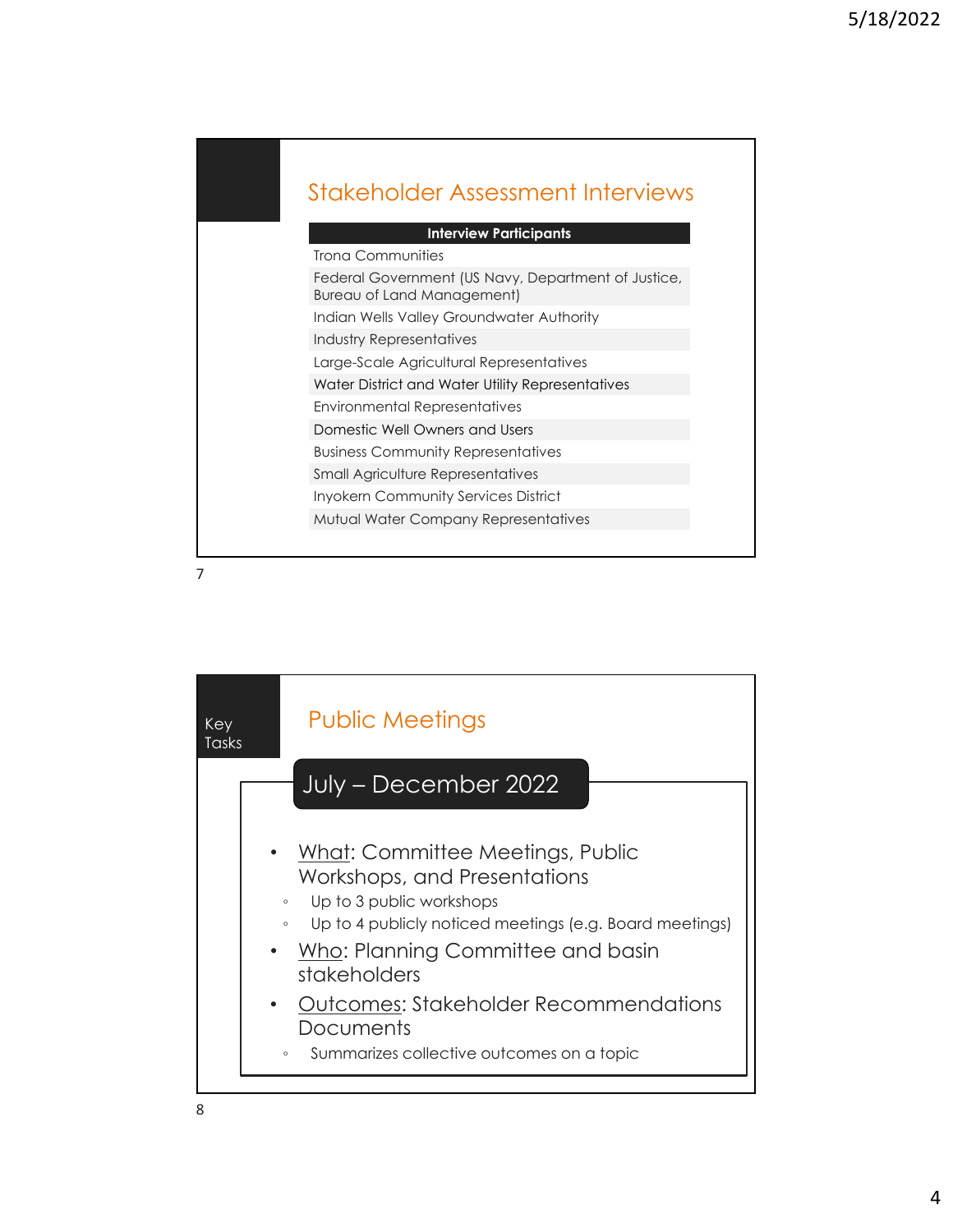| <b>Process Timeline</b> |                                                   |     |     |                                                          |     |     |            |            |  |  |  |
|-------------------------|---------------------------------------------------|-----|-----|----------------------------------------------------------|-----|-----|------------|------------|--|--|--|
| Apr                     | May                                               | Jun | Jul | Aug                                                      | Sep | Oct | <b>Nov</b> | <b>Dec</b> |  |  |  |
|                         | Process<br>Initiation &<br>Committee<br>Formation |     |     |                                                          |     |     |            |            |  |  |  |
|                         | Stakeholder<br>Assessment                         |     |     |                                                          |     |     |            |            |  |  |  |
|                         |                                                   |     |     | <b>Planning Committee Meetings</b><br>& Public Workshops |     |     |            |            |  |  |  |
|                         |                                                   |     |     |                                                          |     |     |            |            |  |  |  |

![](_page_4_Picture_3.jpeg)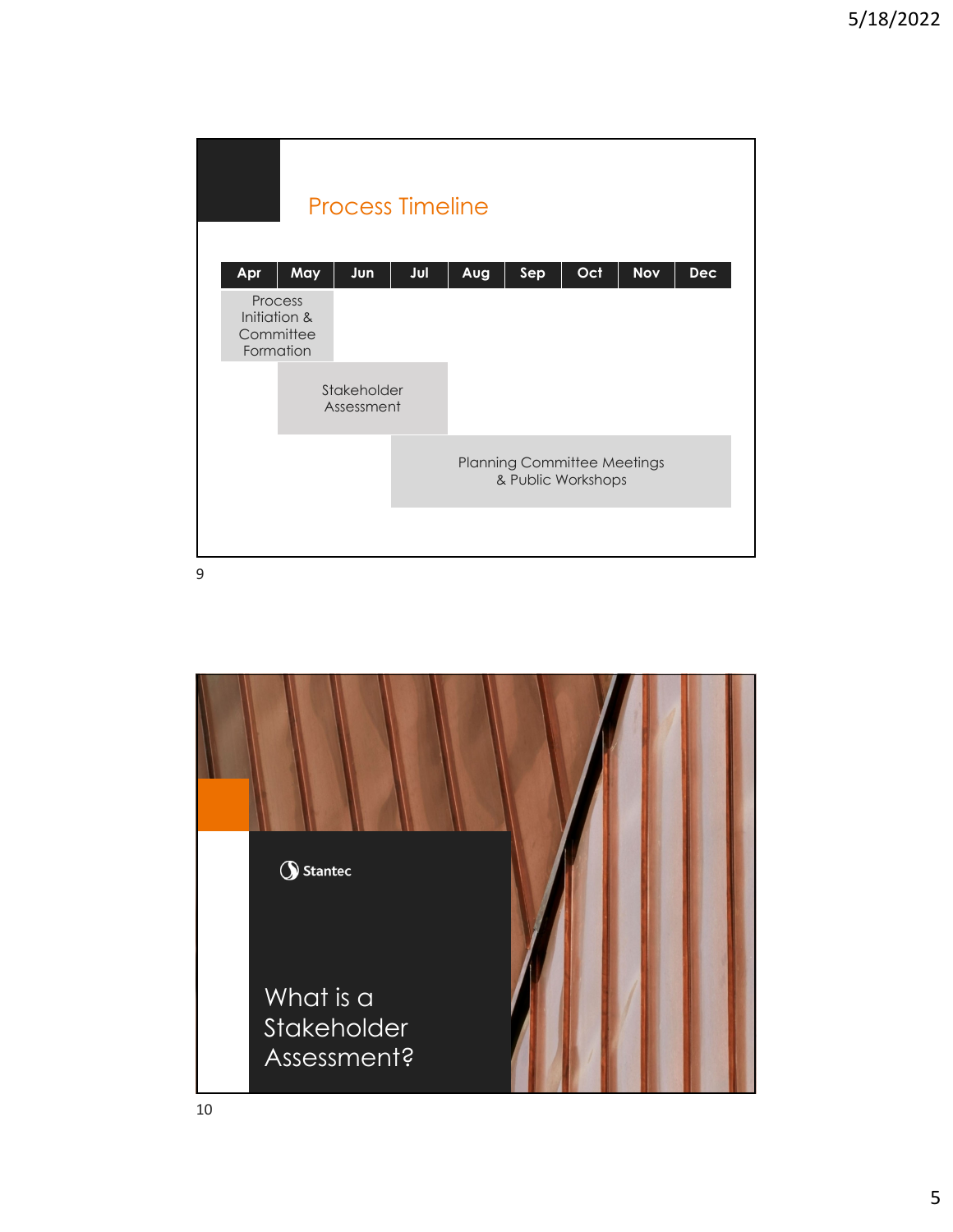![](_page_5_Figure_1.jpeg)

![](_page_5_Figure_3.jpeg)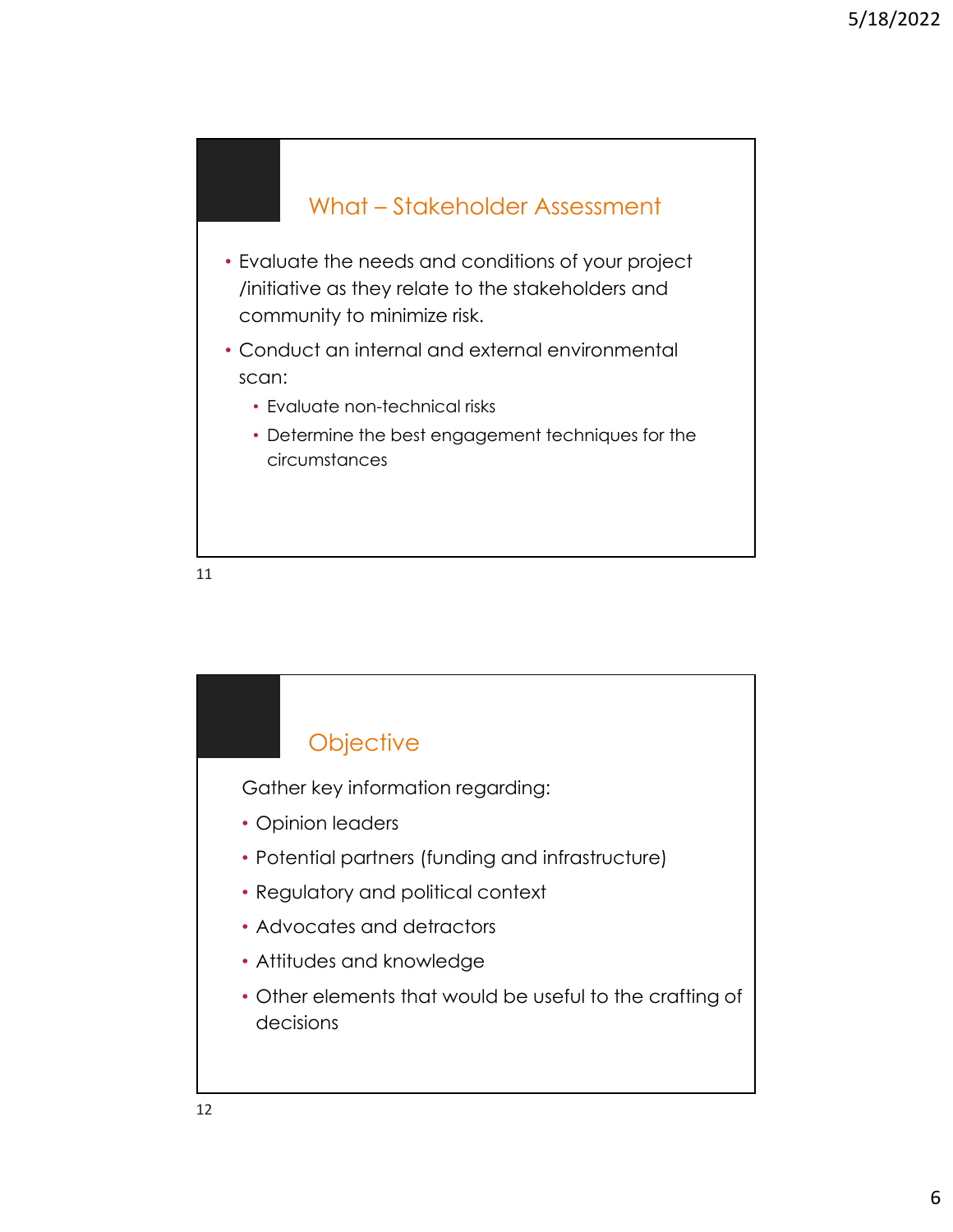## What is involved?

An assessment is the evaluation of a series of questions related to the proposed project/process:

- What is being proposed?
- Who are the stakeholders?
- When will it occur?
- Why will it matter?
- How (what methods) will be used?

Importantly, none of these questions can be answered with a simple "yes" or "no".

![](_page_6_Figure_10.jpeg)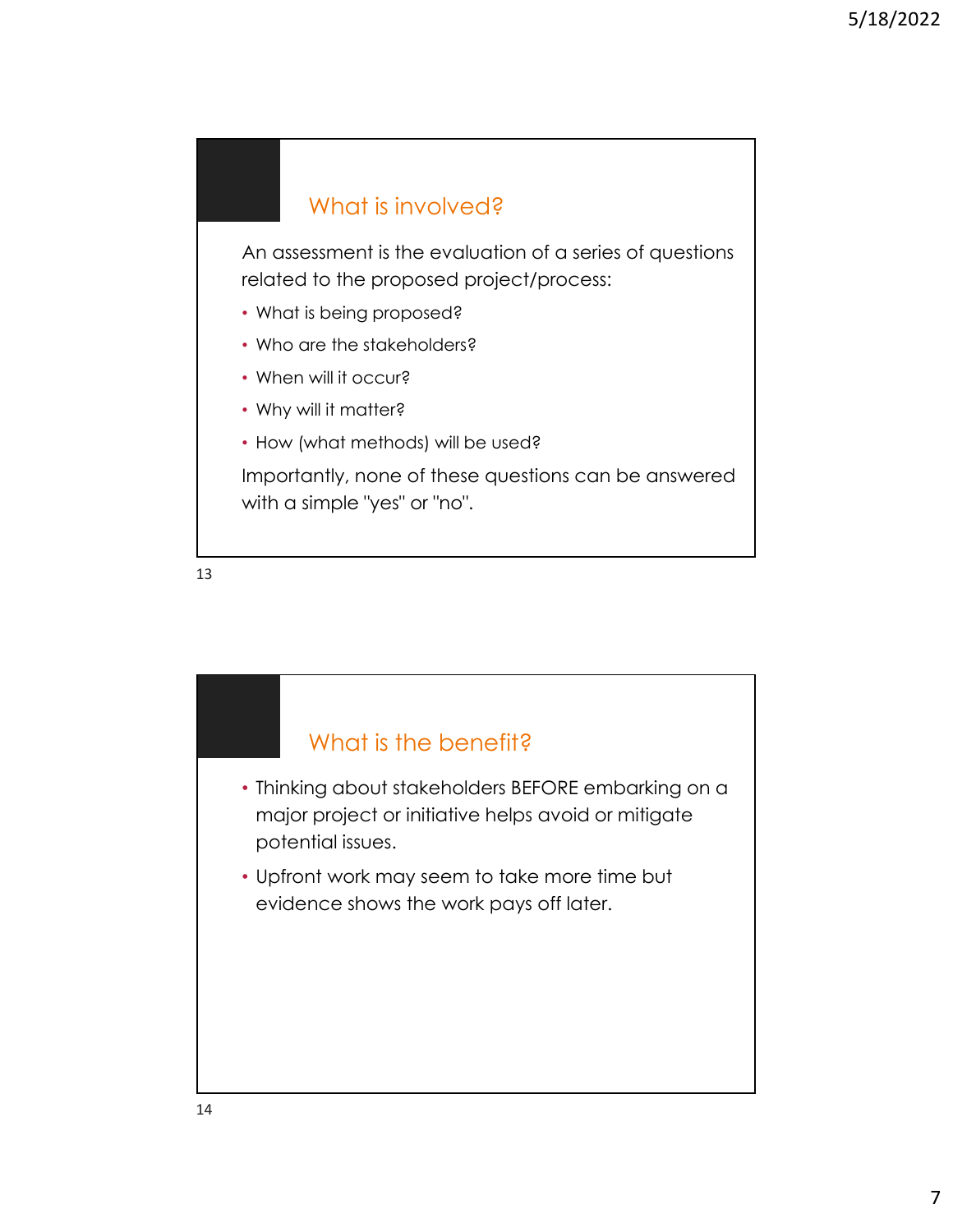![](_page_7_Figure_1.jpeg)

![](_page_7_Figure_3.jpeg)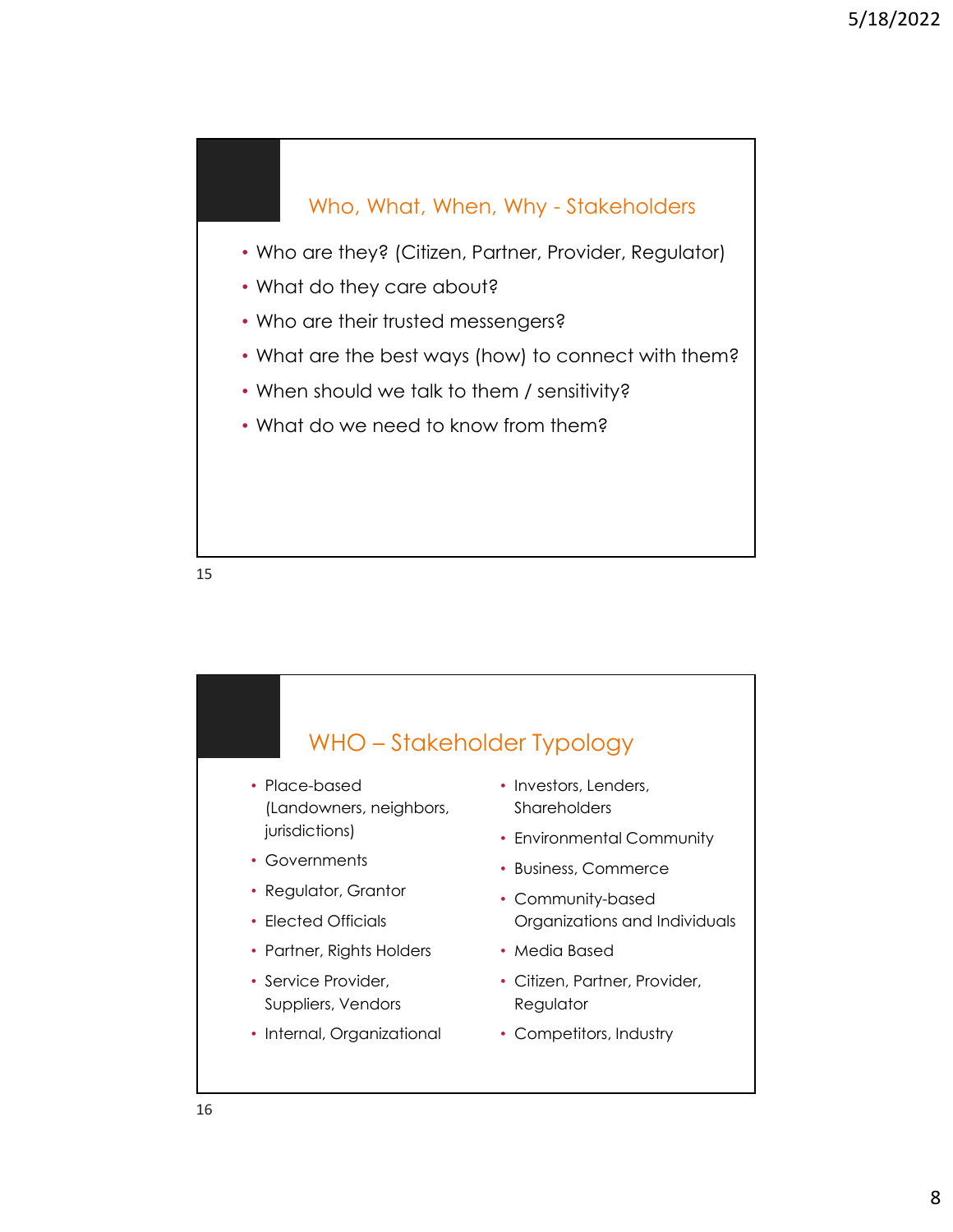![](_page_8_Figure_1.jpeg)

- Tailored to the project or policy being considered
- Scope may be larger than the eventual project
- May narrow what is eventually considered OR the full magnitude may not be known
- Generally better to take a broad view of what should be included

![](_page_8_Picture_7.jpeg)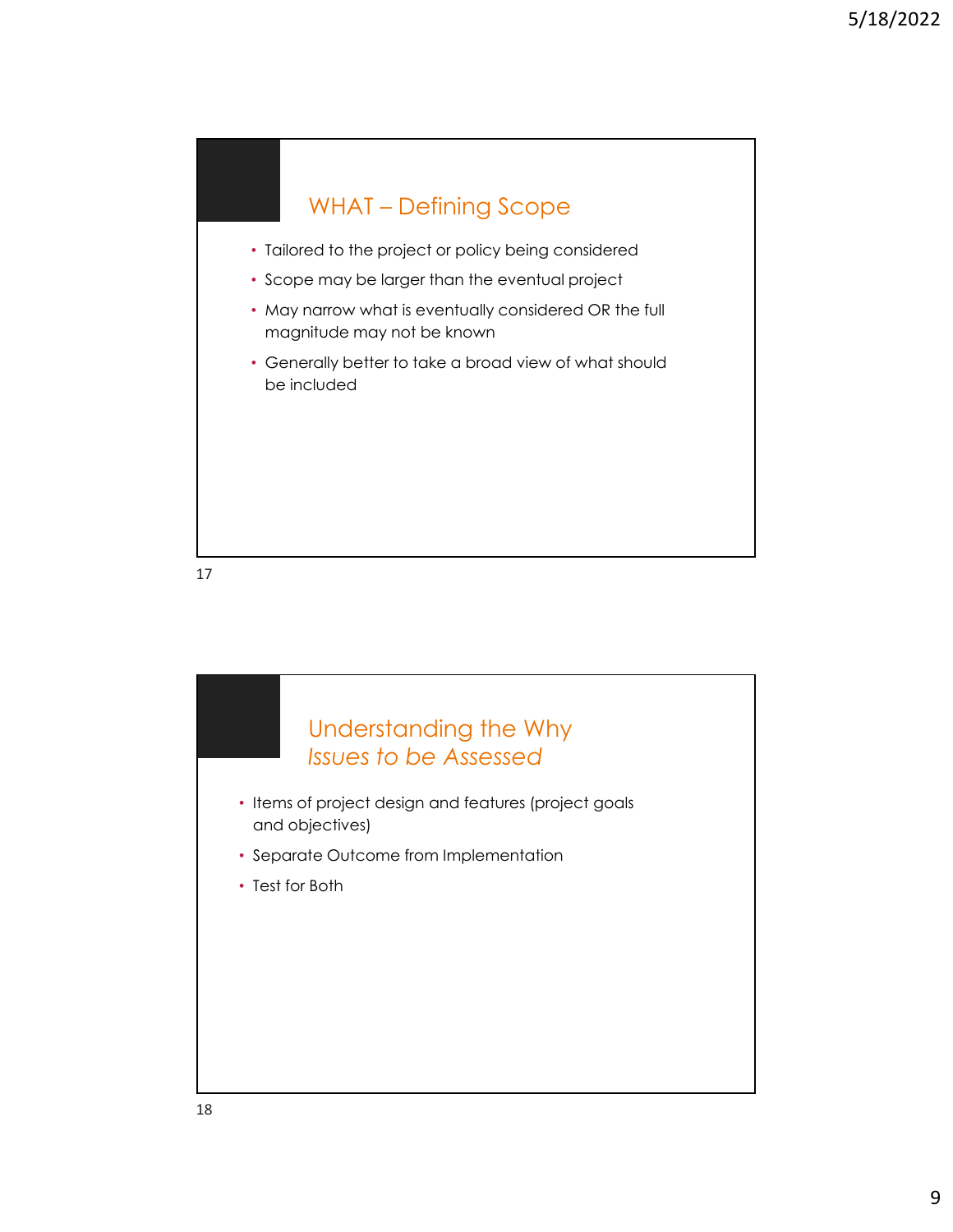## *Issues (cont.)*

- **Joint Fact Finding**  In many cases parties may have a different understanding of the facts. SA determines what expectations are for jointly evaluating facts and/or decision criteria.
- **External and internal scan**  Describes the external and internal context in which the project will occur. A typical question is, "What outside or internal events will drive or impact the project?"

![](_page_9_Figure_5.jpeg)